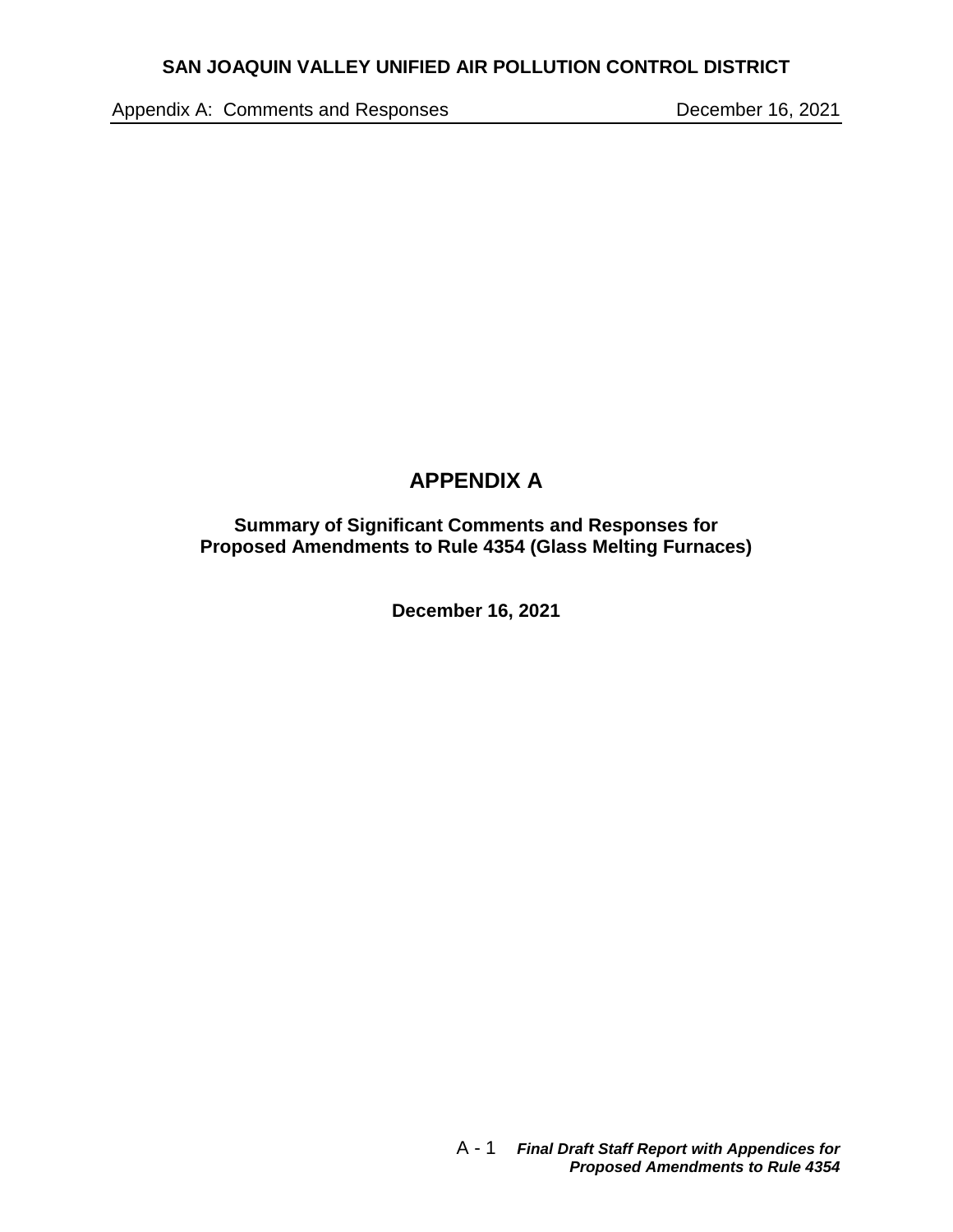Appendix A: Comments and Responses December 16, 2021

This page intentionally blank.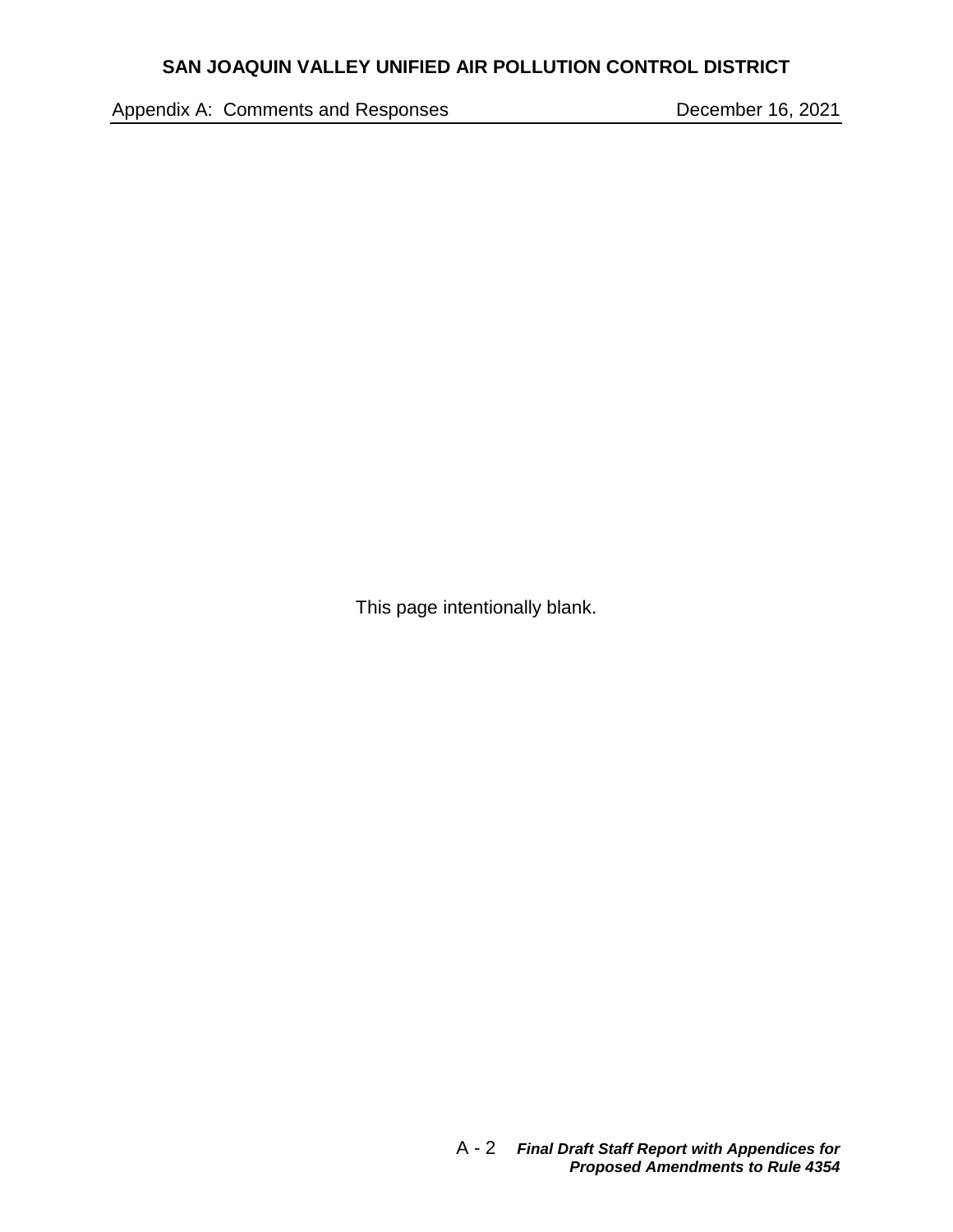Appendix A: Comments and Responses December 16, 2021

#### **SUMMARY OF SIGNIFICANT COMMENTS DRAFT AMENDMENTS TO RULE 4354 (GLASS MELTING FURNACES) November 16, 2021**

The District published the proposed rule November 16, 2021 for 30-day public review and comment.

**No comments were received.**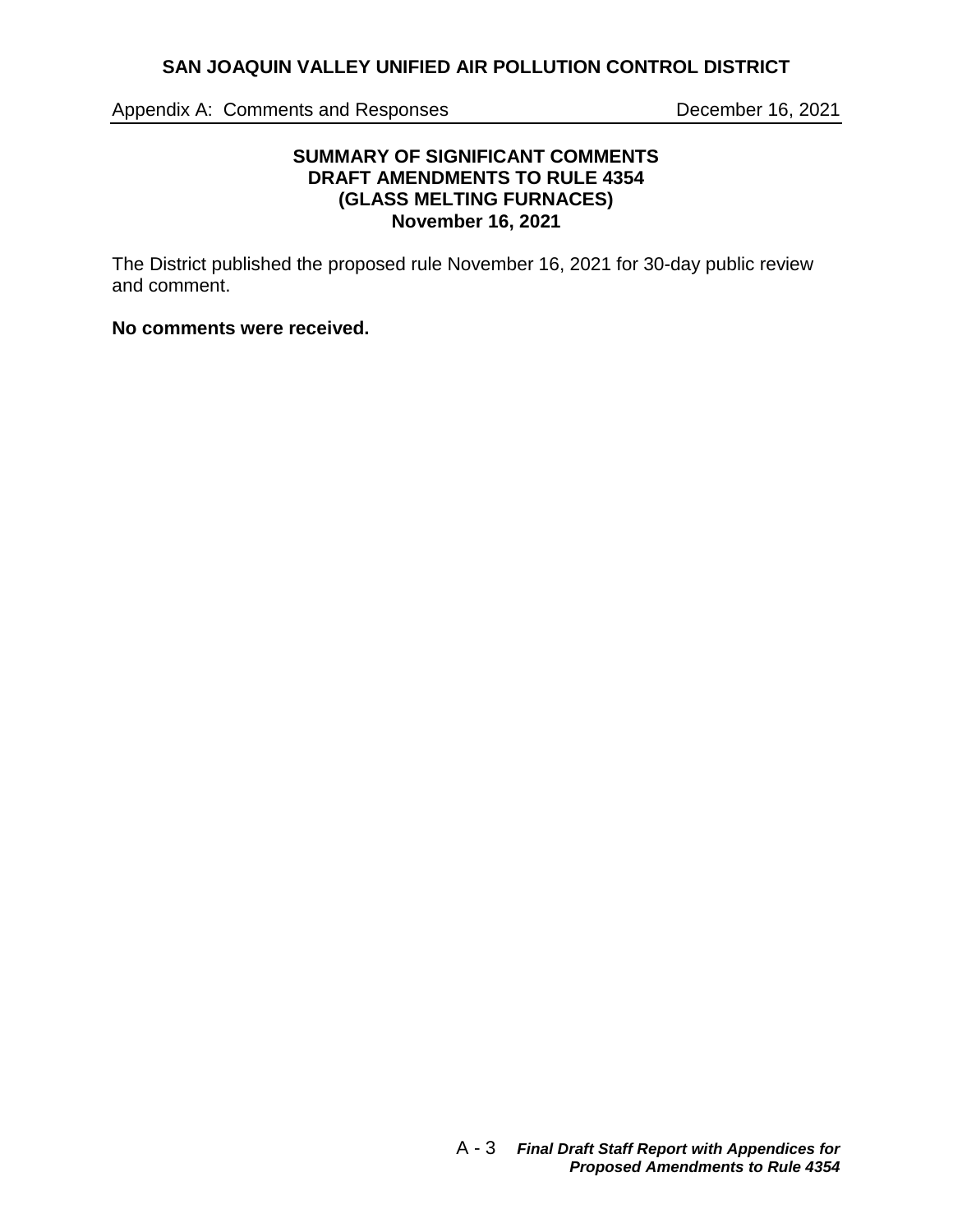Appendix A: Comments and Responses December 16, 2021

#### **SUMMARY OF SIGNIFICANT COMMENTS DRAFT AMENDMENTS TO RULE 4354 (GLASS MELTING FURNACES) November 4, 2021**

The District held a public workshop to present, discuss, and receive comments on the draft amendments to Rule 4354 on November 4, 2021. Summaries of significant comments received during the public workshop and associated comment period are summarized below.

#### **Comments were received from the following:**

Ardagh Glass Inc. (Ardagh) E&J Gallo Winery (Gallo) Manufacturers of the Central Valley (MCCV)

**1. COMMENT:** The District should consider all costs associated with the proposed emission limits, including taking into consideration the 10% emissions penalty if a combined furnace limit is selected. (Ardagh)

**RESPONSE:** The District appreciates the comment and has included all appropriate and documented costs in the cost-effectiveness analysis.

**2. COMMENT:** The District should use a rolling 24-hour period for PM10 emissions measurement, rather than a 24-hour block average, since the 24-hour block average could be more punitive. (Ardagh)

**RESPONSE:** The District does not agree that the 24-hour block average results in a more punitive requirement. Compliance with the proposed PM10 emission limits may be demonstrated through approved EPA test methods, as outlined in Section 5.9.4 of Rule 4354.

**3. COMMENT:** Rule 4354 should account for non-standard operating conditions, including maintenance, start-up/shutdown, idling, and below-standard production for foreseen or unforeseen conditions. The District allows for such practices under the current rule, and exceptions to measurement periods for theses nonstandard operating conditions should continue as a part of the proposed amendments to Rule 4354. (Ardagh)

**RESPONSE**: District Rule 4354 currently allows for such practices under the current rule and is not proposing any changes to these provisions.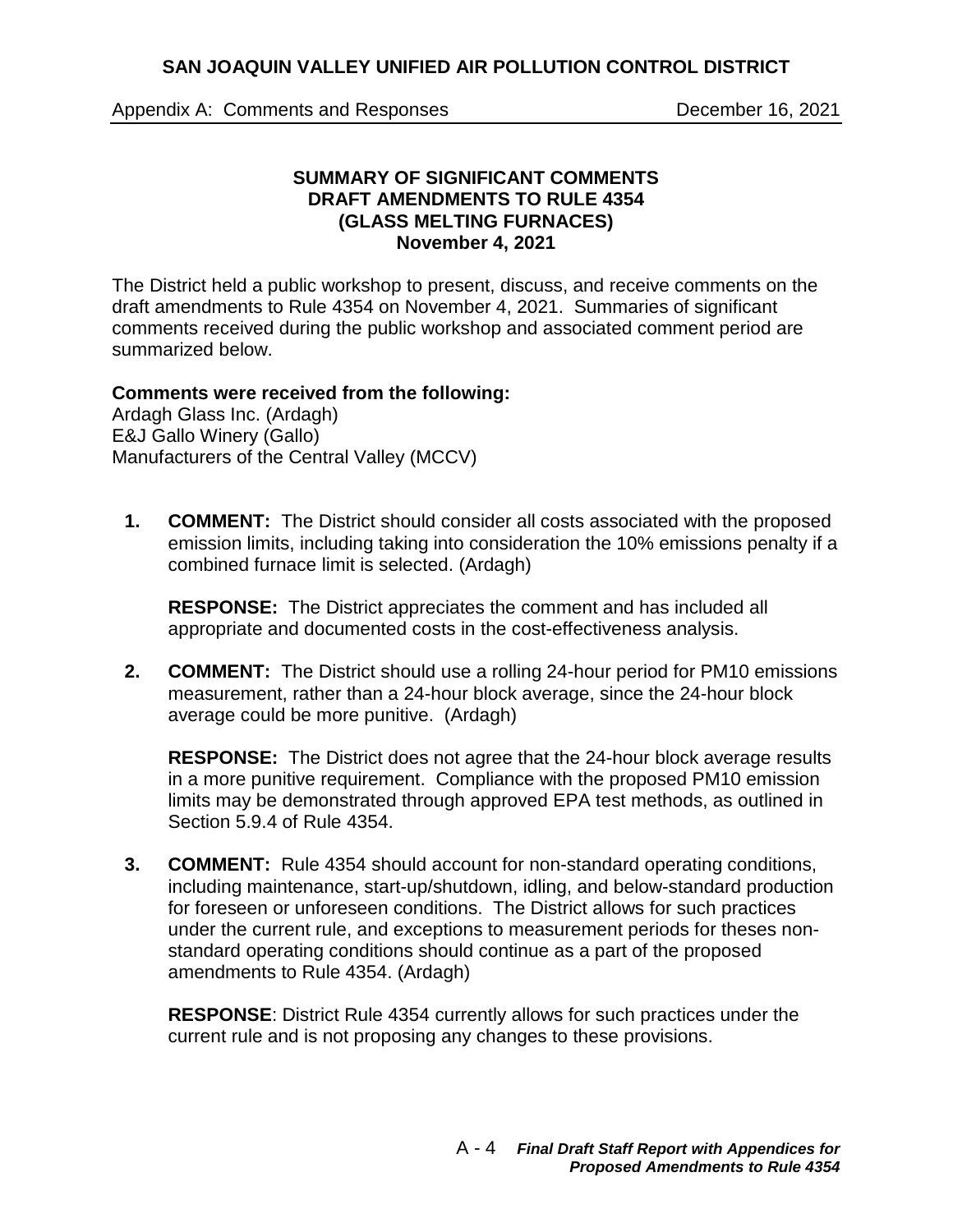#### Appendix A: Comments and Responses December 16, 2021

**4. COMMENT:** The SOx emission rate should be carefully evaluated based on the effectiveness of controls and 10% additional emissions reduction requirement under the proposed rule. (Gallo)

**RESPONSE**: The District appreciates the comment and is proposing a more stringent emissions limitation based on the feasibility and effectiveness of available controls.

**5. COMMENT:** Additional time and information is needed to understand the operational impacts and costs, as well as the socioeconomic impacts associated with the draft rule. (MCCV, Ardagh)

**RESPONSE:** The District appreciates the comments and has continued to engage with affected stakeholders to answer questions and seek additional feedback. The District has conducted engineering evaluations with costs reviewed and provided by affected operators, technology vendors and manufacturers to understand the potential costs of compliance of the proposed regulation. Additionally, the District worked closely with a third party economic consultant to understand the potential regional economic impacts from the proposed regulations. Public comments are welcomed and have been solicited beginning in December 2020, and through the latest public workshops held in September and November 2021. District staff welcome additional comment up to and including at the December public hearing for Governing Board consideration of the proposed amendments.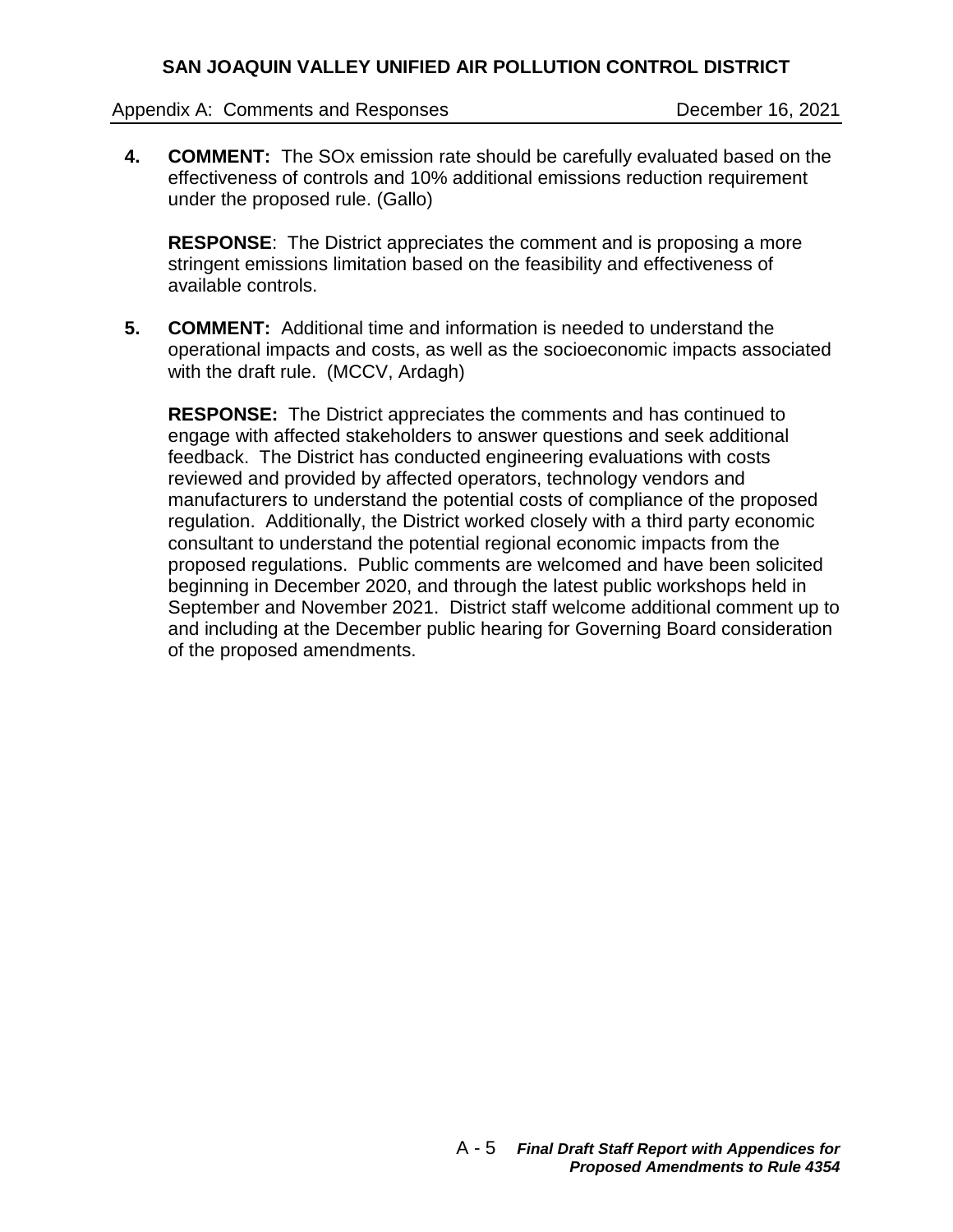Appendix A: Comments and Responses December 16, 2021

## **SUMMARY OF SIGNIFICANT COMMENTS DRAFT AMENDMENTS TO RULE 4354 (GLASS MELTING FURNACES) September 30, 2021**

The District held a public workshop to present, discuss, and receive comments on the draft amendments to Rule 4354 on September 30, 2021. Summaries of significant comments received during the public workshop and associated comment period are summarized below.

## **Comments were received from the following:**

Group Comment Letter<sup>[1](#page-5-0)</sup> Glass Packaging Institute (GPI) Guardian Glass (Guardian)

 $\overline{a}$ 

**1. COMMENT:** Consideration should be provided to public health and other adverse economic impacts of air pollution when weighing the technological and economic feasibility of rules with a particular focus on environmental justice implications. (Group Comment Letter)

**RESPONSE:** The District appreciates the comment and is proposing the regulatory amendments consistent with established state and federal requirements and guidance, and as part of ongoing efforts to meet health-based state and federal ambient air quality standards to protect public health in communities across the Valley.

**2. COMMENT:** We support the container and flat glass proposed emission limits for NOx, PM10, and SOx. However, we recommend NOx limits be enacted immediately as opposed to two phases in 2024 and 2029. (Group Comment Letter)

**RESPONSE:** The District appreciates the comment and through the proposed amendments would be establishing the most stringent emissions limitations anywhere in the nation. To ensure feasibility, the District is proposing a phased compliance schedule that achieves rapid near-term reductions in the first phase while allowing operators adequate time to design and install the next generation of very costly control technologies under the strict timeframe established under the second phase of 2029, or furnace "rebricking", whichever comes first. Given the once-per-furnace lifetime rebricking schedules for glass manufacturing facilities, it is expected that some facilities will install, and emissions reductions will be achieved, ahead of the proposed backstop deadlines of 2024 and 2029.

<span id="page-5-0"></span><sup>1</sup> Comment letter was submitted by the following: CVAQ, Little Manila Rising, Mi Familia Vota, Valley Improvement Projects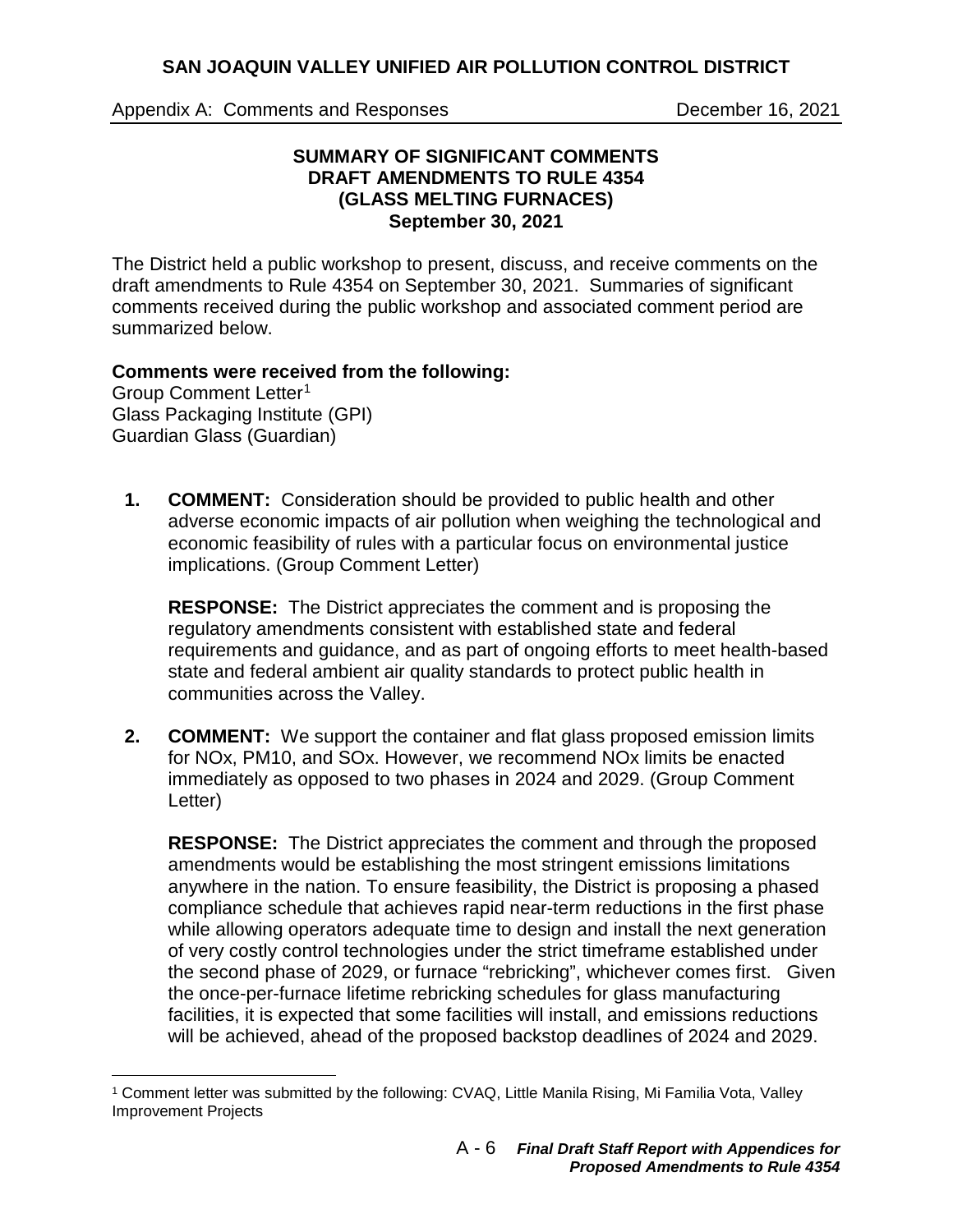#### Appendix A: Comments and Responses December 16, 2021

**3. COMMENT:** While we support the proposed lower emissions limits for nitrogen oxides (NOx), particulate matter 10 (PM10), and sulfur oxides (SOx), we continue to encourage direct PM2.5 emissions control limits, particularly for industrial biomass facilities. With the fast-approaching deadline to meet federal air quality standards, it is essential that emission reduction strategies be applied to all pollutants. (Group Comment Letter)

**RESPONSE:** The proposed Rule 4354 contains lower NOx and SOx emissions limitations (precursors to PM2.5), as well as lower emissions limits for direct PM10. The direct PM10 from glass melting furnaces is primarily PM2.5 (~97%), and SOx reductions also reduce the formation of secondary PM2.5. Therefore, the rule amendments will achieve significant reductions in direct PM2.5, as well as PM2.5 precursor emissions.

**4. COMMENT:** More stringent SOx emissions limits should be established for flat glass melting furnaces, as well as for container glass melting furnaces. (Group Comment Letter, GPI)

**RESPONSE:** For flat glass furnaces, the SOx emissions limit in proposed Rule 4354 will be retained at the current level required by the rule as the maximum feasible control available for the two facilities in the Valley.

**5. COMMENT:** SJVAPCD should continue improving public outreach and engagement processes, by including direct outreach community members near all glass manufacturing locations in the appropriate language. (Group Comment Letter)

**RESPONSE:** These amendments were developed through a public engagement process that solicited feedback from the public through a variety of forums, including workshops, meetings with affected sources and other interested parties, Citizens' Advisory Committee meetings, and community engagement through AB 617 steering committees. Public notices were also translated to Spanish, and interpretation services were available at District public meetings upon request. The District continues to work to improve public outreach, and appreciates these comments.

**6. COMMENT:** All workshops should be recorded and uploaded to an online archive readily accessible for the public to accommodate varying schedules and eliminate delays associated with email requests of recordings. (Group Comment Letter)

**RESPONSE:** The District appreciates the comment and is making workshop videos available to the public in order to accommodate different schedules.